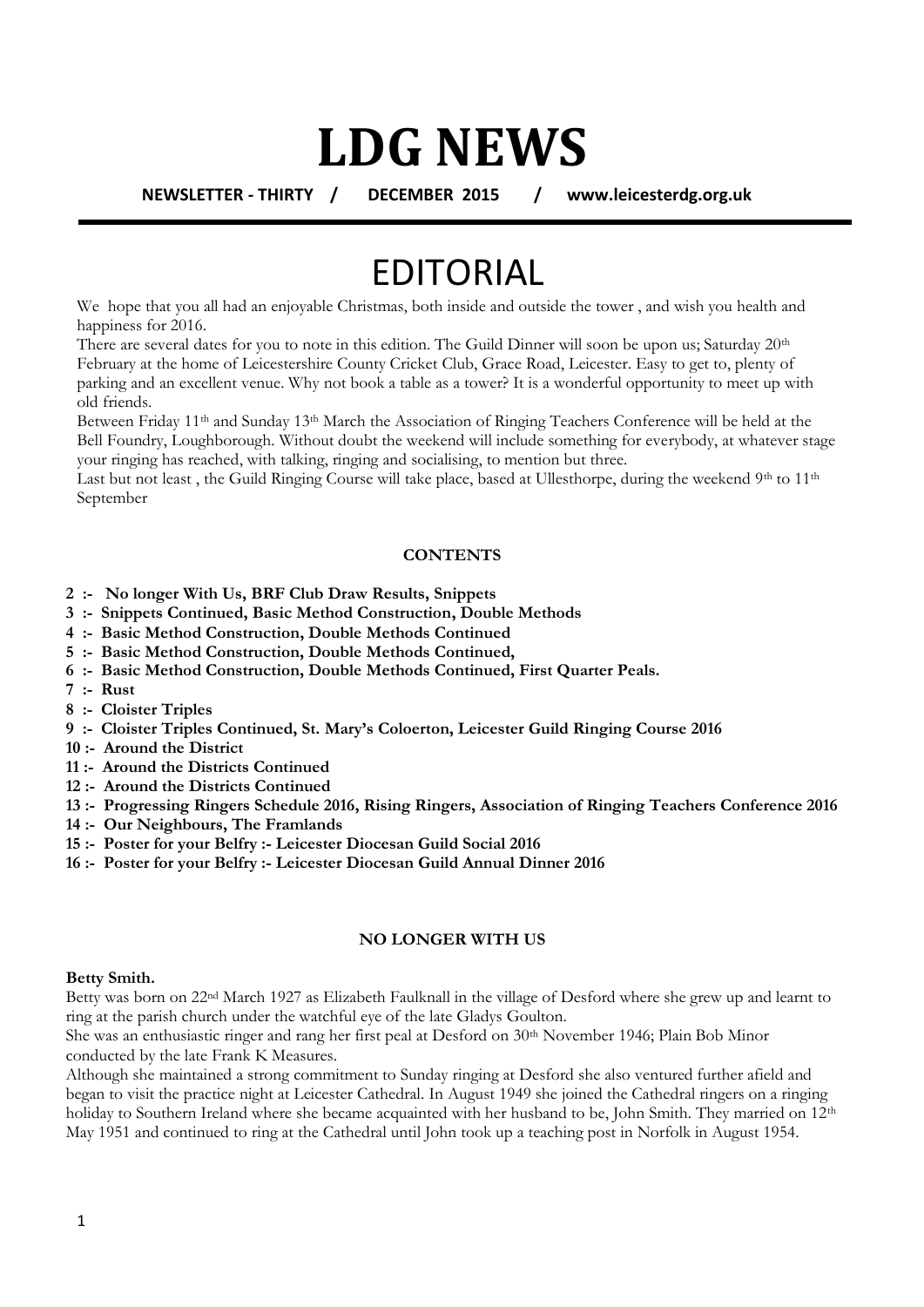Although Betty remained in Norfolk for almost the remainder of her life she maintained strong links with the county of her birth. In those days it was usual to have one holiday a year and many Leicester ringers found their way to stay with Betty and John at their home in Aylsham and within a short distance of the North Sea.

Betty`s ringing had to temporarily take second place to her children Stephen and Sarah, both ringers, for a time but throughout her life she maintained a keen interest in ringing and supporting her local band in Aylsham.

It is no exaggeration to say that Betty was an excellent ringer. She rang over 100 peals and on the 22nd May 1950 she rang the second at Leicester Cathedral to the first ever peal of Bristol Surprise Maximus.

Betty died in Bedfordshire on the 30<sup>th</sup> November 2015.

Gordon Geary died 28<sup>th</sup> October 2015. He was born 29<sup>th</sup> June 1922 and married to his wife, Joan, who died in 2014 for over 70 years.

Gordon was a ringer at Ratby and only retired from ringing when he was in his early eighties. He enjoyed visiting new towers but was a regular visitor to both Narborough and Thurcaston.

After the war he carried on his trade as a carpenter and joiner. He no doubt found that a lot quieter and less dangerous than his involvement in the Normandy D-Day Landings. ( He kept a personal diary of his wartime experiences which he passed on to his family).

Gordon's funeral took place at Ratby on November 16<sup>th</sup> following which a Quarter Peal of Grandsire Triples marked the occasion.

#### **BRF 100 CLUB DRAW RESULTS**

| <b>VUUULI</b>       |                    |                    |  |
|---------------------|--------------------|--------------------|--|
| 1st Prize Nos 55    | 2nd Prize Nos 133  | 3rd Prize Nos 135  |  |
| <b>November</b>     |                    |                    |  |
| 1st Prize Nos 51    | 2nd Prize Nos 147  | 3rd Prize Nos 52   |  |
| December            |                    |                    |  |
| 1st Prize $\log 50$ | $2nd$ Prize Nos 97 | $3rd$ Prize Nos 43 |  |
|                     |                    |                    |  |

#### **SNIPPETS**

**Woodhouse Eaves :-** Work has been carried out to the frame , clappers re-bushed and the wheels refurbished.

**Ruby Wedding –** Carol and Stephen Franklin celebrated 40 years of wedded bliss with a Barn Dance held at Leicestershire County Cricket Ground on Saturday 31<sup>st</sup> October, enjoyed by a gathering of family and friends. Congratulations.

**Arnesby** – On 5th November a quarter peal of Cambridge Surprise Minor was rung prior to a Service to celebrate the 150<sup>th</sup> Anniversary of Arnesby Church of England School. Conducted by Roland Cook the band also included the present Head Teacher, Christine Hurst, and local ringer and former pupil, Judith Mace.

**New Peal Secretary :-** Will Norton has kindly taken on the role of Guild Peal Secretary from January 1st 2016. His contact details are as follows :-Will Norton, 64 Hartopp Road, Leicester, LE2 1WF - Tel No.0758014807 Email :- wnmyfc@gmail.com

Will succeeds Steven Harvey and we would like to convey your thanks to Steven for his work as peal secretary.

**St. George's Day :-** In 2016 St. George's Day will fall on a Saturday ( 23rd April ). We have been asked to encourage as many towers as possible to mark this special occasion.

**The Ringing World Survey** :- The Board of the Ringing World thinks it essential to have a full, informed consultation with as many ringers as possible, subscribers and non-subscribers over several possible ways to a

**October**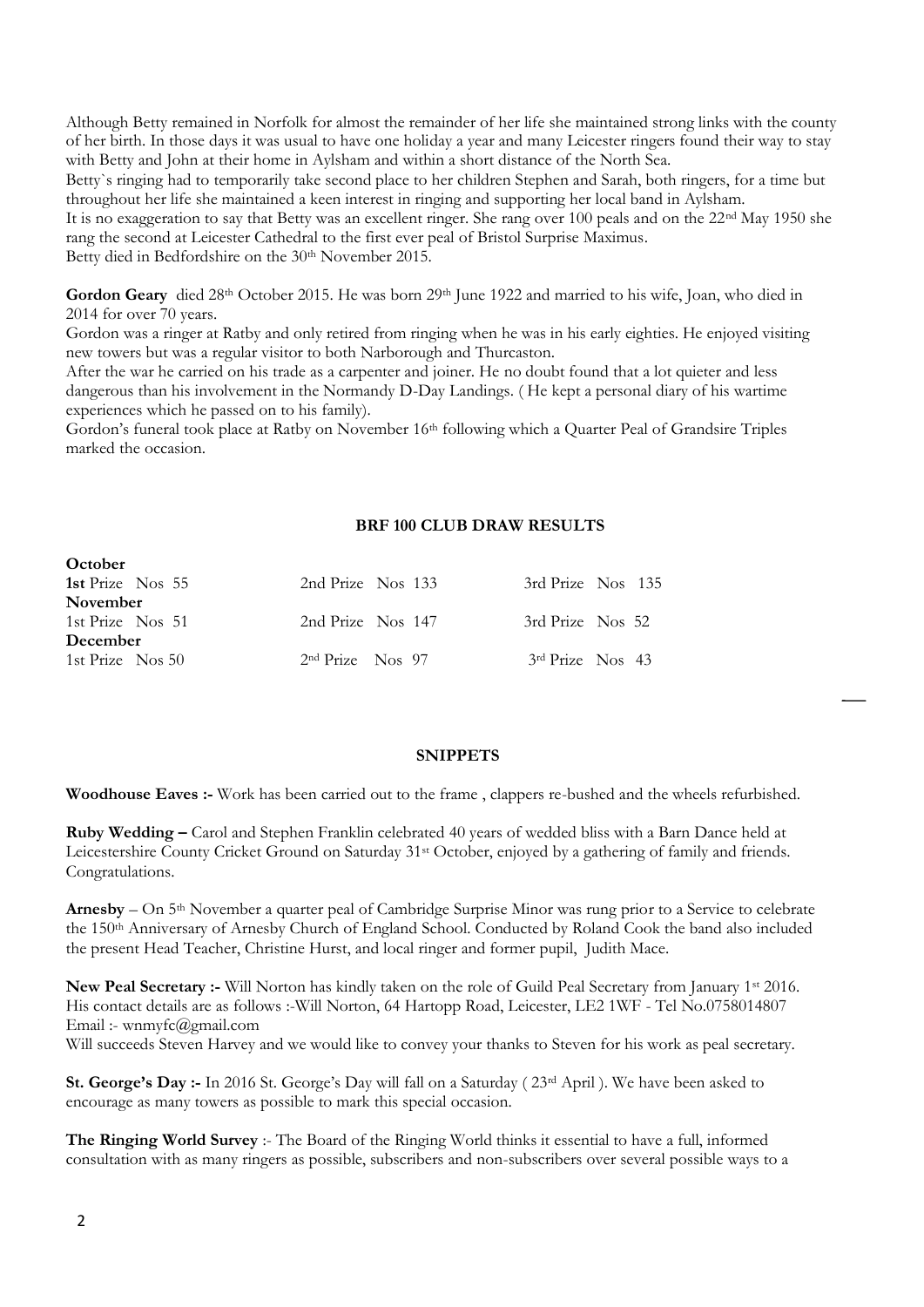sustainable future for the business by means of a survey. You are encouraged to participate on line at : <https://www.surveymonkey.com/r/therwsurvey> before the end of January 2016

**Congratulations** to Ian Stonehouse and Sophia Dady who were married at Barrow on Soar on 23rd December 2015.

**Misterton** ringing has now been moved upstairs onto a mezzanine level.

Over the summer / autumn the curtained off area used as a vestry has been removed and made into a kitchen area. Some pews were removed from what was a childrens area (near the front door) and the font relocated to make a nice large area for baptisms. The original door to the ringing chamber has been kept and you now walk into a lobby area with steps on the immediate left which take you up to the new ringing level and the rest has been partitioned into a toilet and small vestry area.

I am please to say that after a practise on 5th December, we all agreed that ringing has improved considerably (there are a few minor issues but they will get sorted eventually). Unfortunately the dedication service that was to be held on Sunday 13th December had to be postponed, as the water has not been connected. Hopefully this will happen shortly into the New Year and the new facilities will be put to good use!

#### **BASIC METHOD CONSTRUCTION**

#### **DOUBLE METHODS**

#### **First Method of constructing a Double Method**

Let's look at Double Norwich Court Bob Major again

-14-36-58- HL 18 k

And, writing it out in full,

#### 14-**36**-58-18-58-**36**-14-18

Let's look at the half lead and lead end we can see that the place notation for the half lead is the reverse of the lead end i.e. 18 reverse of 81 (normally written 18. We must now look at the **quarter lead** place notation. This is where the treble is passing from 4ths to 5ths (in major) this must also be a reflection of its self and there can only be two possible place notations for the quarter lead of a double method\* and they are 36 or 18) i.e. 36 if read the from the back (the other way round) is 36 and 18 is as well. As we start constructing our Double method first change is x then 14 then x then 36 our quarter lead (plain method) now let's reverse that so after 36 it's x then (the reverse of 14 which instead of firsts place and 4ths place becomes 8ths place and 5ths place if it's easier just read the change backwards i.e. 8ths is 1sts, 7ths is 2nds, 6ths is 3rds 5ths is 4ths, 4ths is 5ths, 3rds is 6ths, etc. So 85 (written 58) – then the half lead which must conform to the rules 18 giving x14x36x58x18 We then run that backwards to give -14-36-58-18-58-36-14-18 and we get our method. As seen before if the half lead was **78** then the lead end would have to be the reverse of this for the method to be double i.e. **12** and as we have seen before this gives us Double Oxford bob Major. N.B. the reverse of X, or -, is X or -.

#### **\*Technically 123678 could be a place notation for the quarter lead**

Let's look at **Bristol S Major**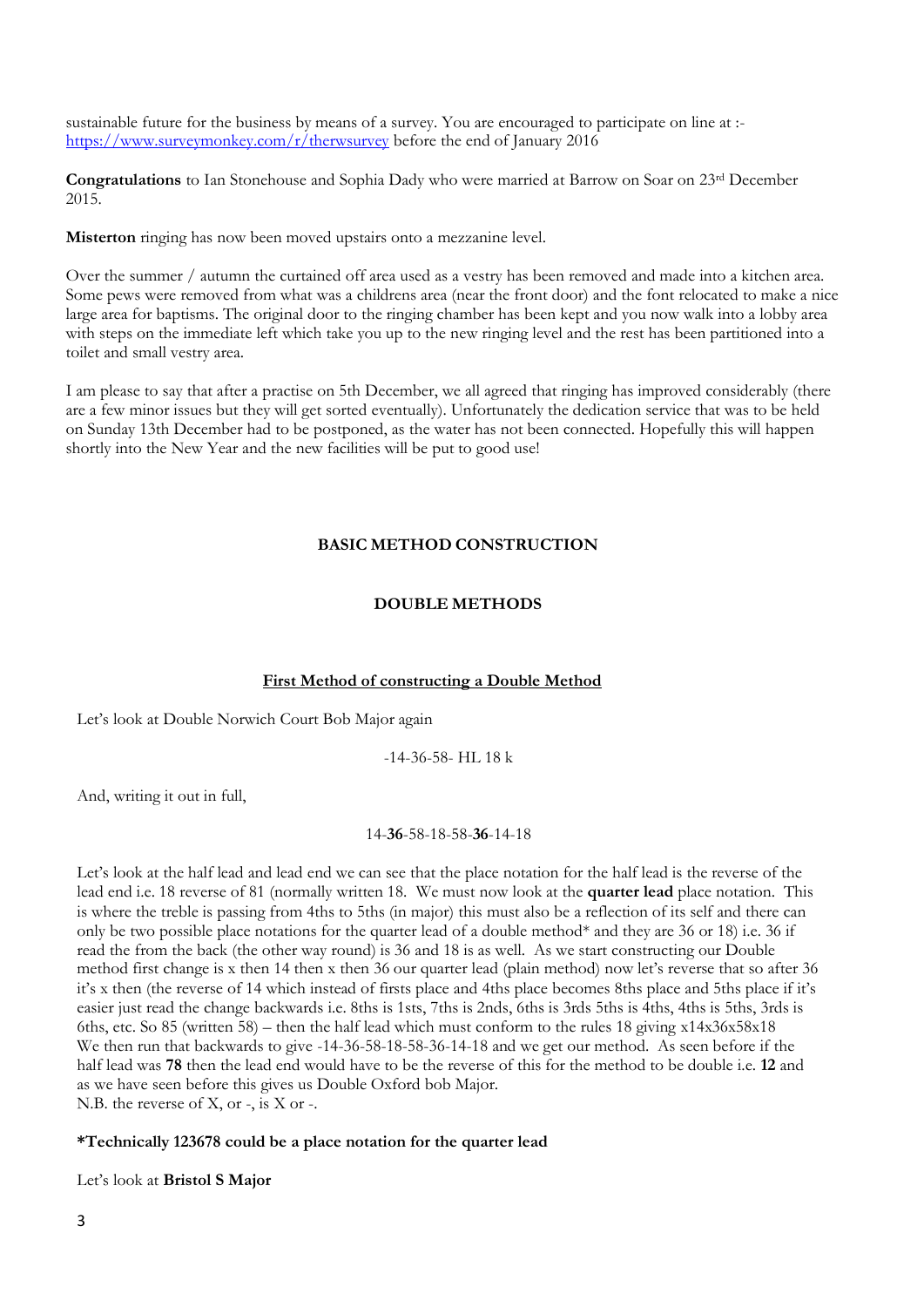#### -58-14.58-58.**36**.14-14.58-14- HL 18 **m**

We know by the code letter m that the lead end Place Notation is 18 and we can see by the Place Notation that the half lead is 18 we can see that the quarter lead is **36** and working backwards we can see that from the **quarter lead** the notation the reverse of the notation of the first quarter (simply in this case the 4ths become 5ths and the 5ths become 4thsand the corresponding 8ths become 1sts and vice-versa). I'll leave the reader to work out the other double method from this notation.

Consider **Superlative S Major**

-36-14-58-**36**-14-58-36- HL 78 b

If one tries to do the same thing with this method rounds is produced.

Just out of interest if you read the half lead change backwards (of a double method) it will be a lead end of plain bob this is a necessity for the method to be double, but many non double methods also have this quality e.g. **Yorkshire S Major** 

Let's make one up:

34.58.34.16.56.**36**.34.38.56.14.56 HL 18 h

If you write this out you get an h surprise method. I don't think this has been rung Finally let's make up a Delight double method:

-56-1458-56-**18**-34-1458-34- HL 78 a (unnamed)

And its sister method

-56-1458-56-**18**-34-1458-34- HL 18 m is St. Marylebone Delight Major.

Notice this time Place notation **18** is used for the quarter lead cross section) see later explanation) thus giving a Delight Method in this case (see naming methods)

#### **Technical Stuff**

#### **Second Method to ensure a method is double**

The 'book' definition of a Double Method is that the method is the same when the places within each **change** are inverted. Here, one must add, that a change is the progress from one **row** to the next. A row is what most people call a change, which doesn't help too much. (See the **definitions** below.)

In common parlance a double method is one that is the same when rung 'upside down', and if you're happy with that then there is no need to elaborate further. Otherwise, the reverse of a place is that place made so far from the back as the original place was from the front.

In the case of **Major**, the reverse of 3 is 6 and the reverse of 5 is 4 and so on—just subtract from 9 in fact. In terms of place notation, the reverse of 14 is 58 (not 85; always reorder the positions), the reverse of 38 is 16, and so on. Some changes reflect into themselves, for example 18, 36 and so on. And, of course, the reverse of X, or  $-$ , is  $X$ .

Let's look at Double Norwich Court Bob Major again

$$
-14-36-58
$$
- HL 18 k

And, writing it out in full,

#### -14-36-58-18-58-36-14-18

Now go through the place notation, reversing it in the way described above. This gives

$$
-58-36-14-18-14-36-58-18
$$

This is the same method!

You may doubt this at first sight. If you write the numbers out you will find that the tenor is plain hunting and the treble is doing the method work. The explanation is, of course, that we have begun at the half lead. If you shift the first 8 changes to the end you recover the method precisely.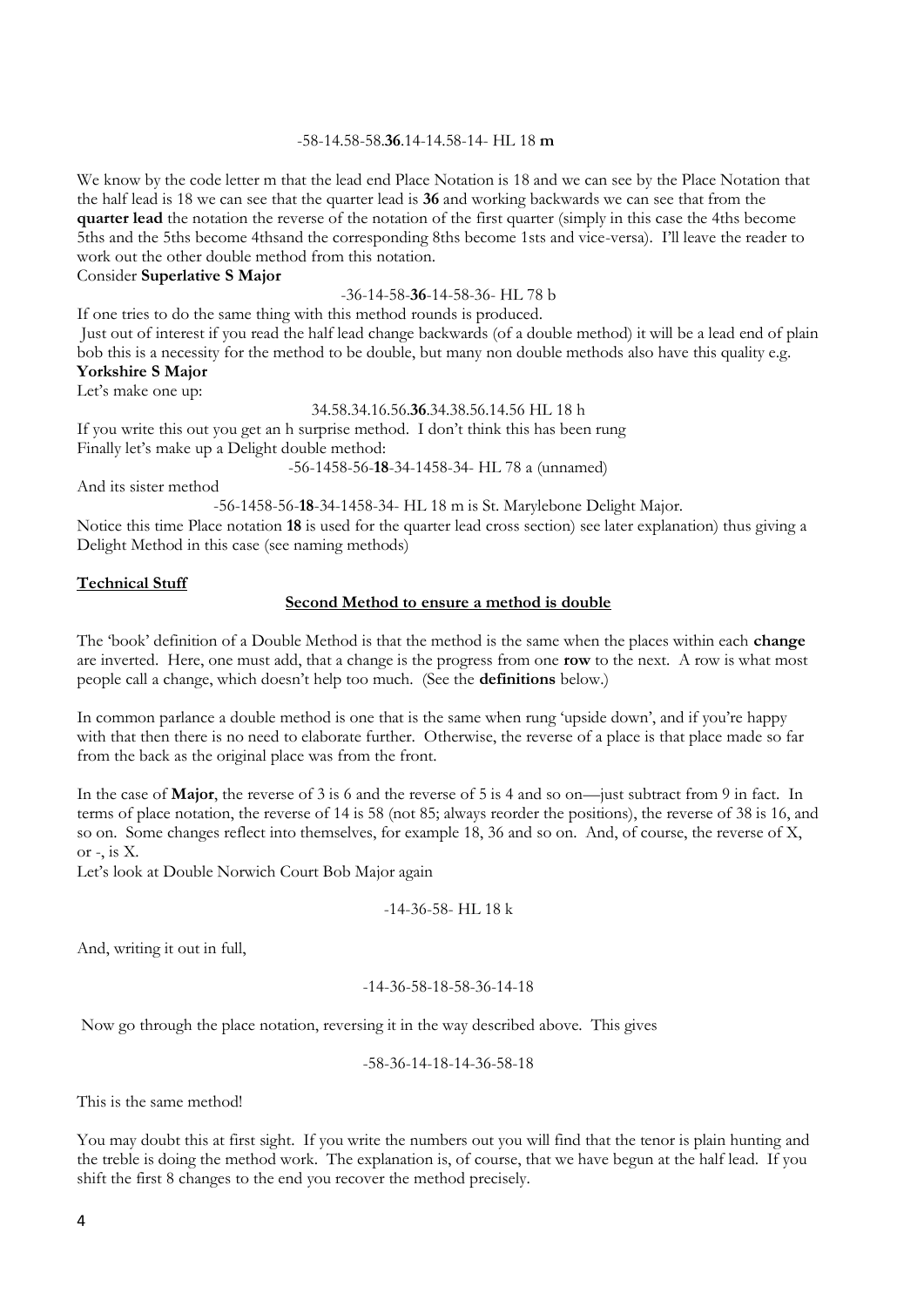#### Let's look at **Bristol S Major**

#### -58-14.58-58.36.14-14.58-14- HL 18 m

If you have understood the discussion of Double Norwich, there is no need to write out the lead in full—but we do need to notice that the LE change is 18 as shown by the code letter m. Simply reverse what we can see to obtain

-14-58.14-14.36.58-58.14-58-. HL 18 m

The HL here is the reverse of the LE and vice versa. This is the original half-lead rung backwards, so had we written out the lead in full we should be looking at precisely the same method with, again, the work starting at the half-lead.

The reader should check that Superlative, with a 12 lead end change, is a double method.

#### TO NAME A NEW METHOD

This is where to get the information on Naming Methods and I'll insert some of the information below. Please note this is not a complete explanation but these bits are relevant to the scope of this article. These rules are taken from<http://methods.org.uk/ccdecs.htm>and are as follows:-

#### **Definitions**

A *change* is the progress from one row (permutation) to the next, effected by the interchange of bells in adjacent positions in the row.

A Method is defined by the places made between successive rows of its plain course, which shall be a true round block, divisible into equal parts which are called leads. Starting the plain course from a different change does not give a different method.

The first row in each lead is known as the *lead-head*. The last row in each lead is known as the *lead-end row*. The change following the lead-end row is known as the *lead-end change*.

Bells that are in the same position at each lead-head in a course are known as **hunt bells**. Bells that are not in the same position at each lead-head in a course are known as working bells.

Except for Minimus methods, no bell shall make more than four consecutive blows in the same position in a plain course.

#### **Explanations of terms**

(a) A well-formed path is one in which the hunt bell has the same path if it is rung backwards and is symmetrical about two places made half a lead apart.

(b) In Plain methods the hunt bell has a well-formed path and strikes two blows in each position of the path within the lead.

(c) In Treble Dodging methods the hunt bell has a well-formed path, strikes more than two but the same number of blows in each position of the path within the lead and makes only two places within the lead.

(d) A cross section is a change at which the hunt bell passes from one dodging position to another.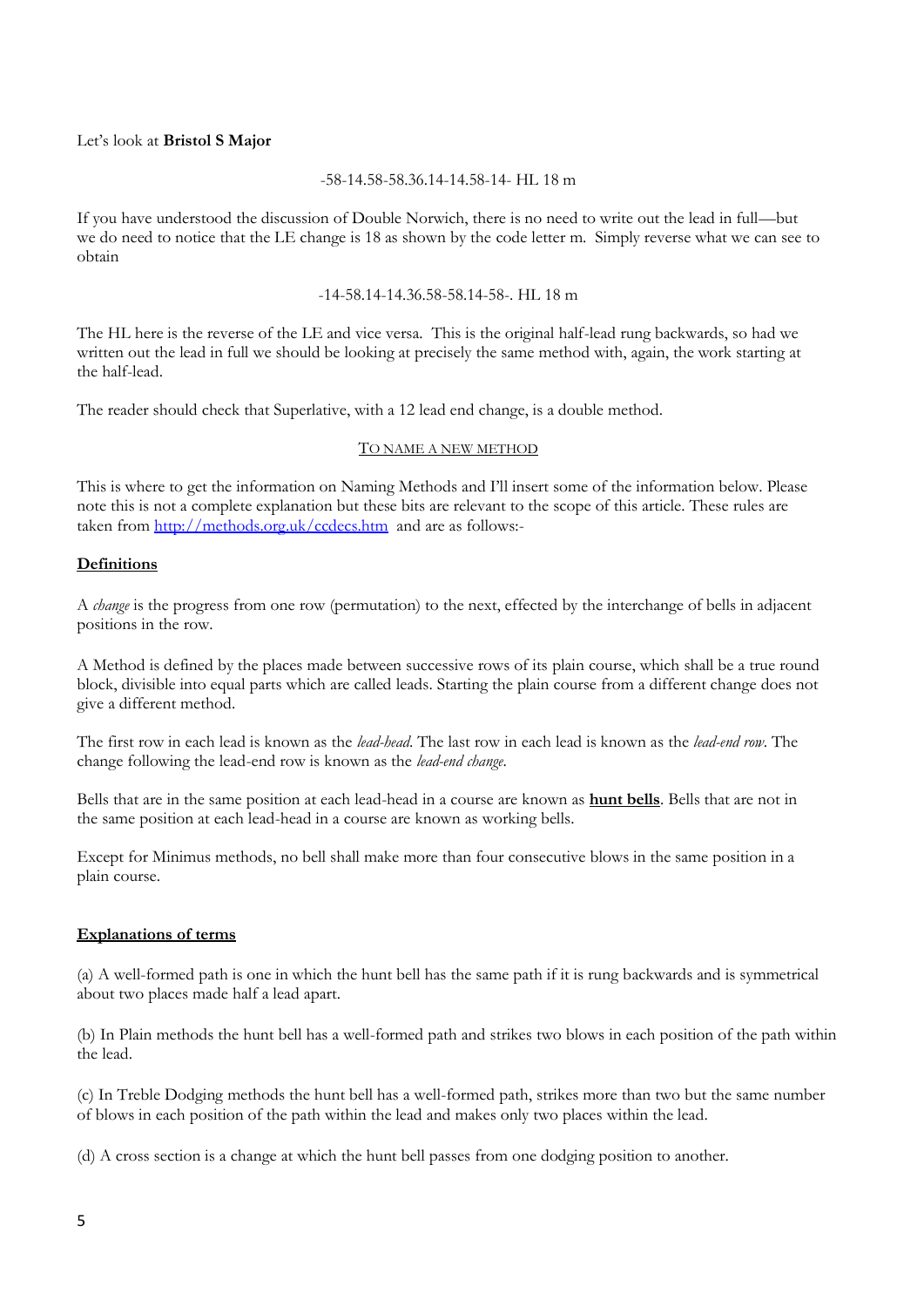#### **Naming**

(a) Place methods are Plain methods in which the path of each bell consists only of hunting and place-making.

(b) Bob methods are all other Plain methods.

(c) Treble Bob methods are Treble Dodging methods in which the hunt bell dodges in only one position, or that have no internal places made at any cross section.

(d) Surprise methods are Treble Dodging methods in which at least one internal place is made at every cross section.

(e) Delight methods are all other Treble Dodging methods.

Methods with one hunt bell are further classified as "**Little**" if the path of the hunt bell is restricted to fewer positions than the number of bells.

Paul Atkins

#### F**IRST QUARTER PEALS**

#### **Loughborough, All Saints** Sunday, 20 September 2015 **1260 Doubles (4m)**

1 Charles Bishop 2 Ian Maynard Smith 3 Izabelle Bimson

4 David Clarke

5 Richard Bimson (C)

6 Phillippa Taylor

Rung for Sung Eucharist. 1st QP at 1st attempt: 6.

#### **Loughborough**, Leicestershire

All Saints Sunday 18 October 2015 in 40ins (9-3-3 Ab)

#### **1260 Doubles (6m/15v/1p)**

60 Stedman; 8 extents comprising Elford, Austrey, St Felix, St Wencelas; St Alban, St Paul, St Ambrose, St John Evanagelist; Eynsham, St Leonard, St Ninian, St John Baptist; St Simon's, St Martin's, St Osmund, Eynesbury; Seighford; Kennington; April Day; Plain Bob; 240 Grandsire

- 1 Charles Bishop
- 2 Richard Brown
- 3 Richard Bimson (C)
- 4 Izabelle Bimson
- 5 Dave Clarke
- 6 Jethro Woolley

Rung for Solemn Mass for St Luke's Day. 1st QP at 1st attempt: 6

#### **Gilmorton – All Saints** Friday 2nd October 2015 in 47 minutes **1260 Plain Bob Doubles**

1 Mary Hoyes \*

- 2 Dilys England
- 3 Terry Iliffe
- 4 Alison Iliffe
- 5 Garry Mason©
- 6 Mike Price
- \*First Quarter peal.

To celebrate the 55th Wedding Anniversary of Roy and Gillian Weston (local ringer)

**Scraptoft**, Leicestershire

All Saints Saturday 7 November 2015 in 43 mins (5.1.16) **1260 Plain Bob Doubles**

- 1 Alan Mitchel
- 2 Amanda Adams
- 3 Sam Bone
- 4 Richard A Cobley
- 5 Paul M Atkins (c)
- 6 Karl Smith

Rung half muffled for Remembrance Day First Quarter 1 First inside 3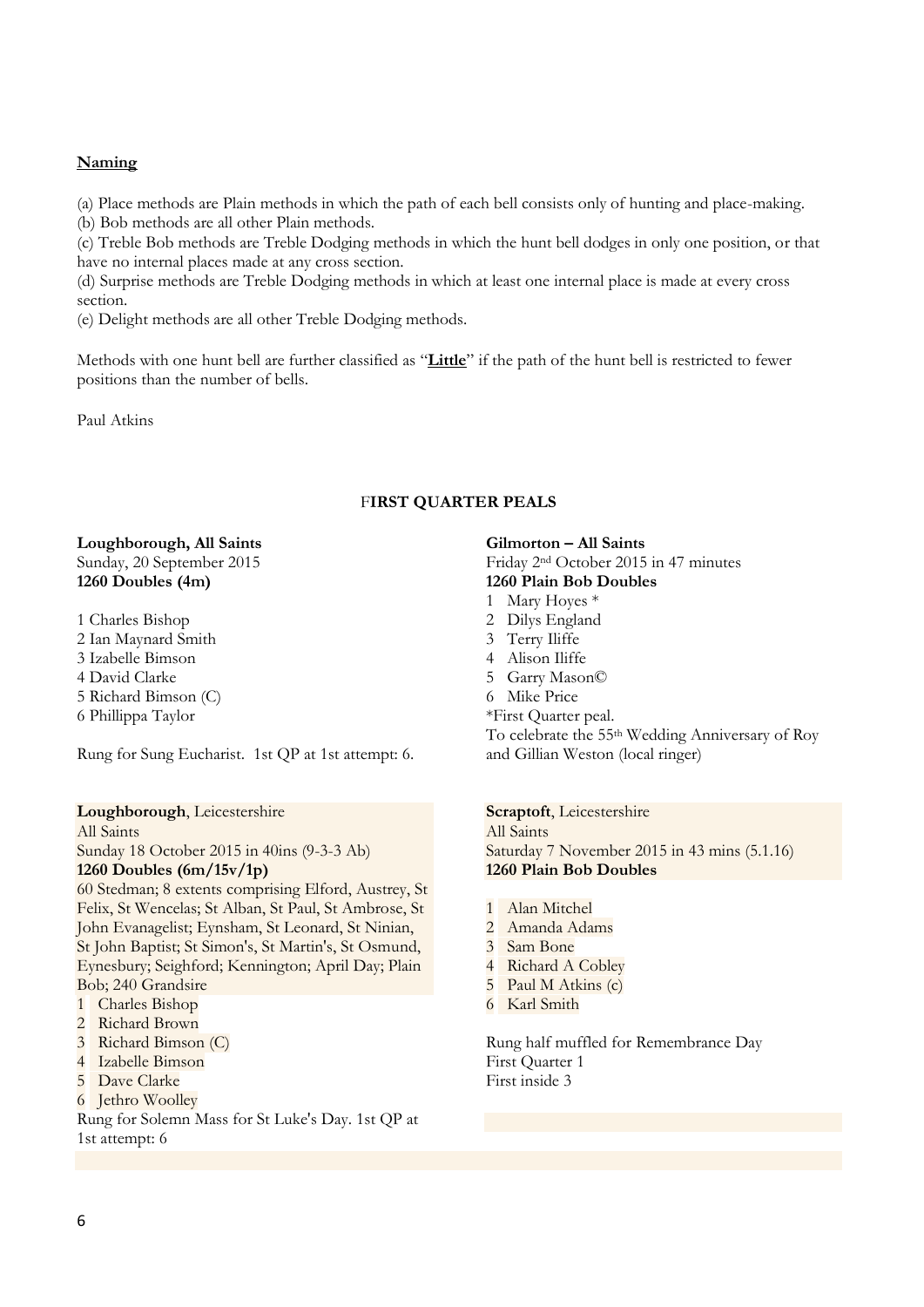#### **RUST by Andrew Higson**

I think it's fair to say that everyone is familiar with rust – the result of iron coming into contact with atmospheric moisture – usually rain. As most bell frames are made from iron and, by virtue of being elevated and in a reasonably open environment, it is not unusual to find varying degrees of rust on them. In Leicestershire, where the atmosphere is clean and pleasant, the effects of rusting are not as bad as they are in more aggressive salt laden coastal conditions so the relative rate of rusting is quite low. I've seen several frames recently that are heavily rusted on the surface, but nothing that cannot be sorted out with some attention. Having said that, one of the worst cases of rusting I've seen anywhere was the frame at Breedon on the Hill where I could literally put my hand through the holes in the main support beams. The frame has now been rebuilt and is safe for a few generations to come. It makes you wonder what is coming out of the quarry there to do such damage. The point of this article, however, isn't about rusty bell



frames although they shouldn't be ignored; it is in fact about the effects of rust on bell wheels. Although they are made of wood – usually ash, oak or mahogany – they are held together with screws and nails made of our material of the day – iron. The problem with rust is that, unlike verdigris (the green colouration on bells) which just covers the bare metal and stops, it continues wherever there is any dampness and expands as it does so. Recently I have seen two towers where the rusting and expansion of the screws securing the soling (rim) of the wheel to the frame has caused the soling to split along the grain of the timber. The consequence of this is that the wheel rim is no longer secure on the frame and ultimately could lead to parts of the rim falling off if they are not attended to. That is something that you really don't want to happen if you are ringing the bell at the time! The picture shows an end on view of a typical bell wheel. On either side is the shrouding that forms the trough that the bell rope runs in, held in place by nails spaced about 2" apart (more on these in a moment!). In the middle is the soling – you can clearly see where the rope has polished the surface - and most importantly the very rusted screws that hold the soling in place with the vertical splits they have caused in plain view. Incidentally, the rough rusted surface of the screw head is ideal for shredding bell ropes.

The other "nasty" that rust causes on a wheel is as a result of the small nails used to secure the shrouding to the soling. I have on occasions found bits of shrouding on the belfry floor of towers where the bells are rung regularly. There is nothing then to keep the rope where it should be so when it falls off……do I need to say more!

Although it is possible to do running repairs, ultimately once the damage gets to this extent the solution is to replace the soling and shrouding completely which is both an expensive and a tricky procedure – the wheels have to be removed from the tower to go the bellfounders/bellhangers for attention.

My message is a familiar one – prevention is better than a cure. Had the evidentially rusty screws been removed and replaced before they split the soling, its replacement would not now be necessary. The best way to keep on top of this is to make regular checks on your bells. Not every tower has someone who is willing to scramble around in cramped and usually not entirely clean circumstances. Not everyone is conversant enough with bell fittings to be certain of what they are looking for when they get there. However all is not lost, there are people like myself who are prepared to inspect, service and report on the condition of your installation. This comes in handy for quinquennial surveys too. I have found that church architects are very happy not to have to look at the bells if there is a recent and accurate report to hand. The Guild bells committee is able to undertake inspections and report on belfry conditions too.

Exaudite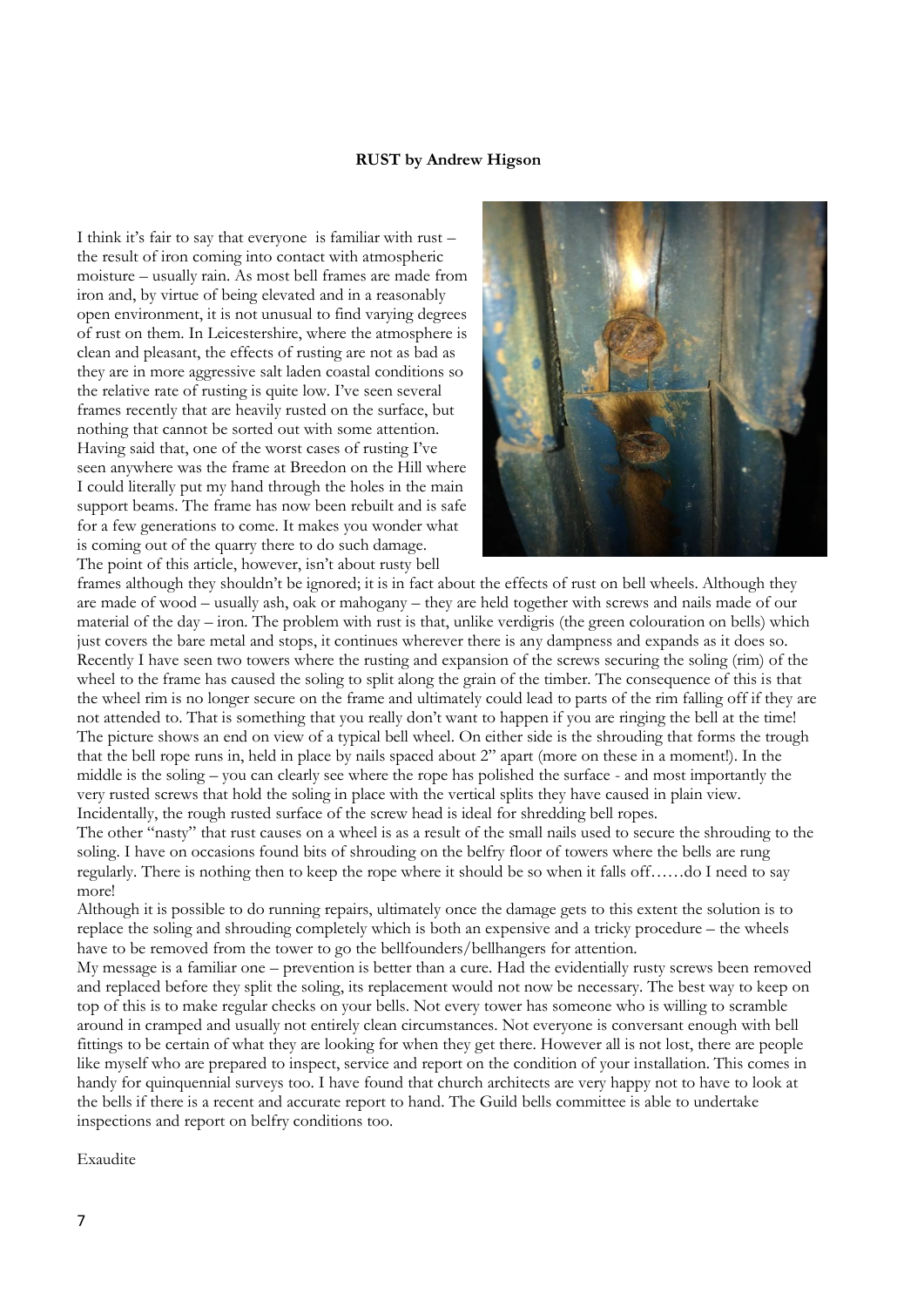#### **CLOISTER TRIPLES by Andrew Giles**

Cloister Triples is a good stepping stone towards the wonders that are Stedman and Erin. This is especially so if you have 8 bells at your disposal, but are a couple short for the aforementioned two methods. Cloister not only allows you to ring a simplified version of Stedman or Erin, but it also facilitates the opportunity for 5 people to ring touches using the conventional Stedman or Erin bobs and singles

The back work for all three methods is exactly the same as are the bobs and singles. In Cloister you ALWAYS go on and off the front "quick": after the double 4/5 down dodge you plain hunt to lead and plain hunt out again to double 4/5 up.

If you have some ringers that are capable of plain hunt on 3 then they can be involved – the  $2<sup>nd</sup>$  and  $3<sup>rd</sup>$  do only that – plain hunt up and down from lead full to make thirds etc.

#### **Calling Touches**

Plain courses serve their purpose, but ringing touches and help grasp the calls and bring out the music. If no Stedman conductor is available, the easiest bells to call off are the 2<sup>nd</sup> or the 3<sup>rd</sup>. All calls (or plain leads) are made when the 2<sup>nd</sup> leads at handstroke or when the 3<sup>rd</sup> makes its second blow in 3rds place at handstroke.

#### **Touches of 108**

There are 3 sets of 24 touches in my examples. The first set brings 4,6,7 to the back (most musical group) The second set brings 1,6,7 to the back and the third brings 5,6,7 to the back. The two other "working bells" (excluding the 2nd and 3rd) always turn around in 5ths and effectively ring Cloister Doubles.

The notation I use for the touches is as follows.

Make the calls when the second leads at handstroke / when the 3<sup>rd</sup> makes its 2<sup>nd</sup> blow in 3rds at handstroke.

| 4,6,7           | 1,6,7            | 5,6,7 |
|-----------------|------------------|-------|
| A A 1           | A1B              | 1 A A |
| B B 2           | B <sub>2</sub> C | 2B    |
| CC3             | C3A              | 3 C C |
| AA1             | A1B              | 1 A A |
| B B 2           | B <sub>2</sub> C | 2B    |
| CC <sub>3</sub> | C <sub>3</sub> A | 3 C C |

**Key**

AA, BB or CC are a pair of bobs OR singles. If, for example CC is called as 2 singles in the first half of the touch, then it MUST be 2 singles in the second half.

Additional singles must be called at position 1, 2 OR 3. If a single is called ay 2 in the first half it MUST be called at 2 in the second half.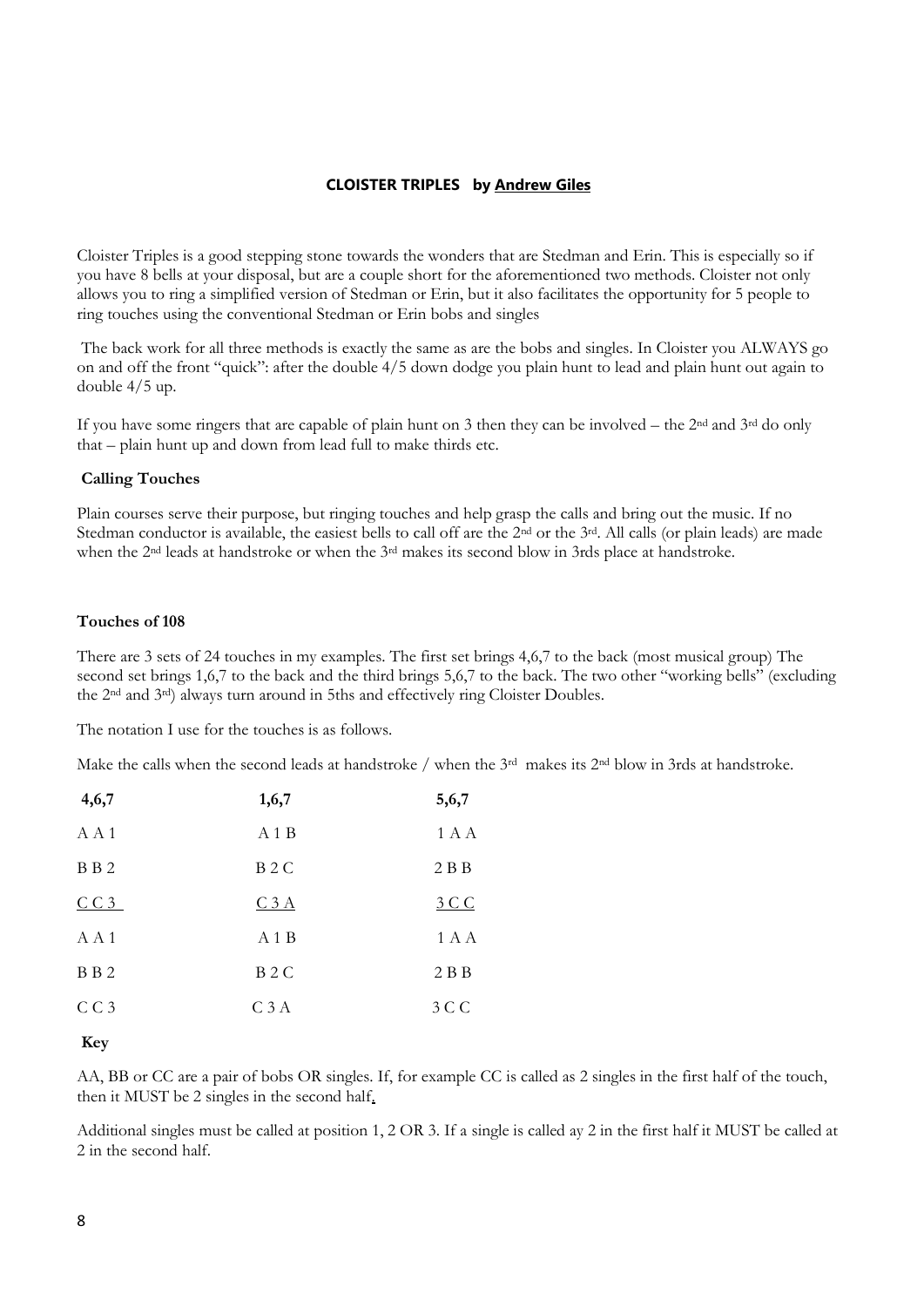| Example Touches (108) for each of the above would be |                   |         | <b>Cloister Triples</b> |            |              |
|------------------------------------------------------|-------------------|---------|-------------------------|------------|--------------|
| 4, 6, 7                                              | 1, 6, 7           | 5, 6, 7 |                         | 1234567(1) | 3276541      |
| $\, {\bf B} \, \, {\bf B} \, \, {\bf P}$             | <b>BSS</b>        | SBB     | $\mathfrak{Z}$          | 2135476    | 3725614      |
| SSS                                                  | SPB               | P B B   | $\mathbf{1}$            | 2314567    | 7326541      |
| SSP                                                  | B P B             | PSS     | $\tau$                  | 3241657    | 7235614(6)   |
| <b>BBP</b>                                           | <b>BSS</b>        | S B B   |                         | 3426175    | 2736541      |
| SSS                                                  | SPB               | P B B   | $\mathbf{1}$            | 4321657    | 2 37 5 6 1 4 |
| S S P                                                | $\rm B$ P $\rm B$ | PSS     |                         | 4236175(5) | 3257164      |
|                                                      |                   |         |                         | 2431657    | 3521764      |
| Touch of 120                                         |                   |         |                         | 2346175    | 5327164      |
| BPSPB                                                |                   |         |                         | 3264715    | 5231746(4)   |
| PBPBB                                                |                   |         |                         | 3627451    | 2537164      |
| SPBBP                                                |                   |         |                         | 6324715    | 2351746      |
| PBBPS                                                |                   |         |                         | 6237451(7) | 3215476      |
| BBPSP                                                |                   |         |                         | 2634715    | 3124567      |
|                                                      |                   |         |                         | 2367451    | 1325476      |
|                                                      |                   |         |                         |            | 1234567      |

#### **ST. MARY'S COLEORTON.**

St Marys church stands on a wooded ridge about a mile to the west of the Scattered village. It originally had a Mears ring of 6 dating from 1826. In 1877 Taylors augmented the ring to 8 rung from the ground floor, a long draught without guides. A further rehanging took place in 1956with the bells now rung from the present upstairs enclosed gallery. The underweight seventh bell was replaced in 2004 with a Taylor bell from the old Kettering twelve, the Coleorton bell going to Deerhurst in Gloucestershire to replace a badly cracked bell. At the moment there is uncertainty over the future of the church, with the possibility of closure, consequently we only ring the first Sunday each month, this being the only service. With the help of a few friends from other local churches we usually manage to ring all 8 bells. Our well attended Thursday night practice ,usually around 12 or 13 people, is quite a lively affair with the ringing ranging from doubles up to spliced surprise major on a good night. The bells are very easy pleasant ringing peal so it would be very sad if the church closes.

#### **Colin Lord**

#### **LEICESTER GUILD RINGING COURSE 2016**

The 2016 Leicester Guild Ringing Course will take place on Friday 9<sup>th</sup>, Saturday 10<sup>th</sup> and Sunday 11<sup>th</sup> September

Please make a note in your diary, before you do anything else. Students and helpers will be required to make the weekend another resounding success. Further details to follow in due course.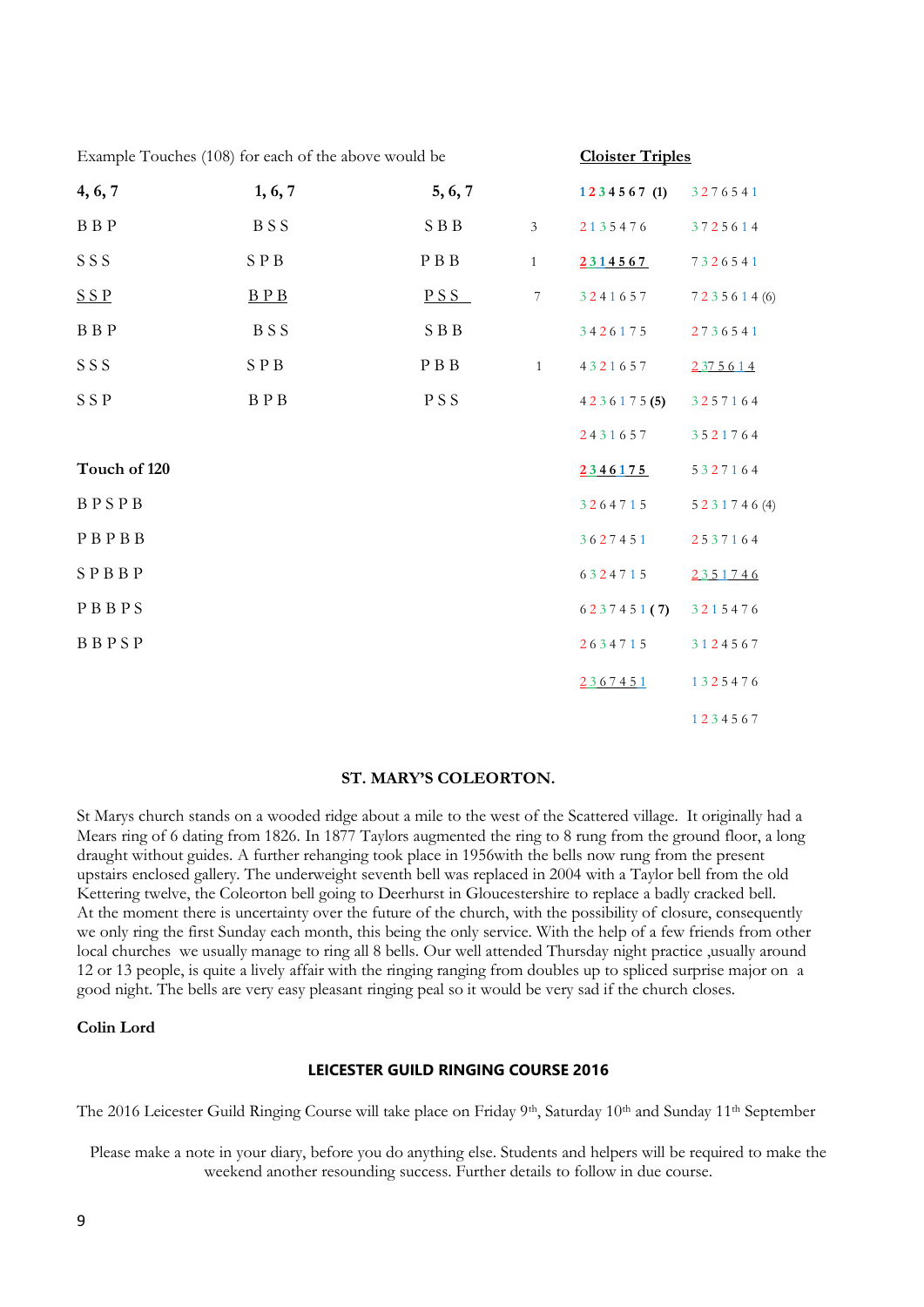#### **AROUND THE DISTRICTS**

#### **Hinckley :-**

Whilst most of you play your part in keeping the Hinckley District at the forefront of ringing in the Guild there is no doubt that we couldn`t manage half as well without an efficient and ever willing secretary. Chris Sansome has been that person for the last sixteen years but he has decided that now is the time to stand aside and let someone else continue his good work. I am sure that I speak for all of you in thanking Chris for his excellent organisation over many years.

We should also not forget his work with the Education Committee for which many of us, in the Guild as a whole, have reason to be grateful.

#### **Leicester :-**

The Leicester District held its AGM at Evington in December. We raised  $f$  51 for the BRF on the day with a raffle, many thanks to those who contributed prizes and of course thanks to Margery, Elizabeth and all their helpers in the kitchen for producing the tea for us. The following officers were elected: Chair - Nicky Carling Secretary - Angela Preston Ringing Masters - Dave Carling and Anthony Hayward BRF Allocations - Garry Mason R&E representative - Mark Pendery The district will continue to hold monthly mid week meetings and also a focus practice on the 1st Saturday mornings of the month. We all thank our retiring officers, especially John Cook who has supported the district as chairman since 2011.

Angela Preston

#### **Loughborough :-**

#### **Evening Quarters around Loughborough and a Peal**

During the autumn months ringers at All Saints Loughborough and in the district have been attempting some quarter peals on Sunday evenings. This has given us the opportunity to let some of our ringers attempt their first quarter (we rang them on the front six at Loughborough in case you are wondering; we are not that mean!) It has also given the opportunity for our more experienced ringers to ring something a little different – few imagined at the beginning of the year that they might be ringing St Osmund with a Grandsire Single.

Remembrance Sunday gave us the opportunity to call in some expert help and to enjoy the half muffled sound of the glorious Taylor 10. At Belton in late November Viv Matravers was able to put her time on the course in September to good use by ringing her first quarter of Cambridge Minor inside. In December we crossed "the border" into the Syston district at Woodhouse Eaves (although once in the Loughborough district) and were delighted to be able to share in the celebration of the restoration of the bells and clock by ringing a quarter after their celebration Evensong on Advent Sunday.

With two quarters under his belt Jethro took the plunge and on 15<sup>th</sup> December rang his first peal at the bell foundry. Whether or not he quite realised what was in store remains a bit of a mystery, reports were that he was "pretty whacked" by the end of it, and he certainly was not expecting to ring a 6 bell peal with just four other ringers! However, a good peal was scored and it also enabled Richard Brown to reach a pleasingly palindromic peal total in an appropriate number of methods whilst helping someone ring their 1st peal.

Congratulations to those who rang their first quarters and peal and many thanks to those ringers who helped us ring them.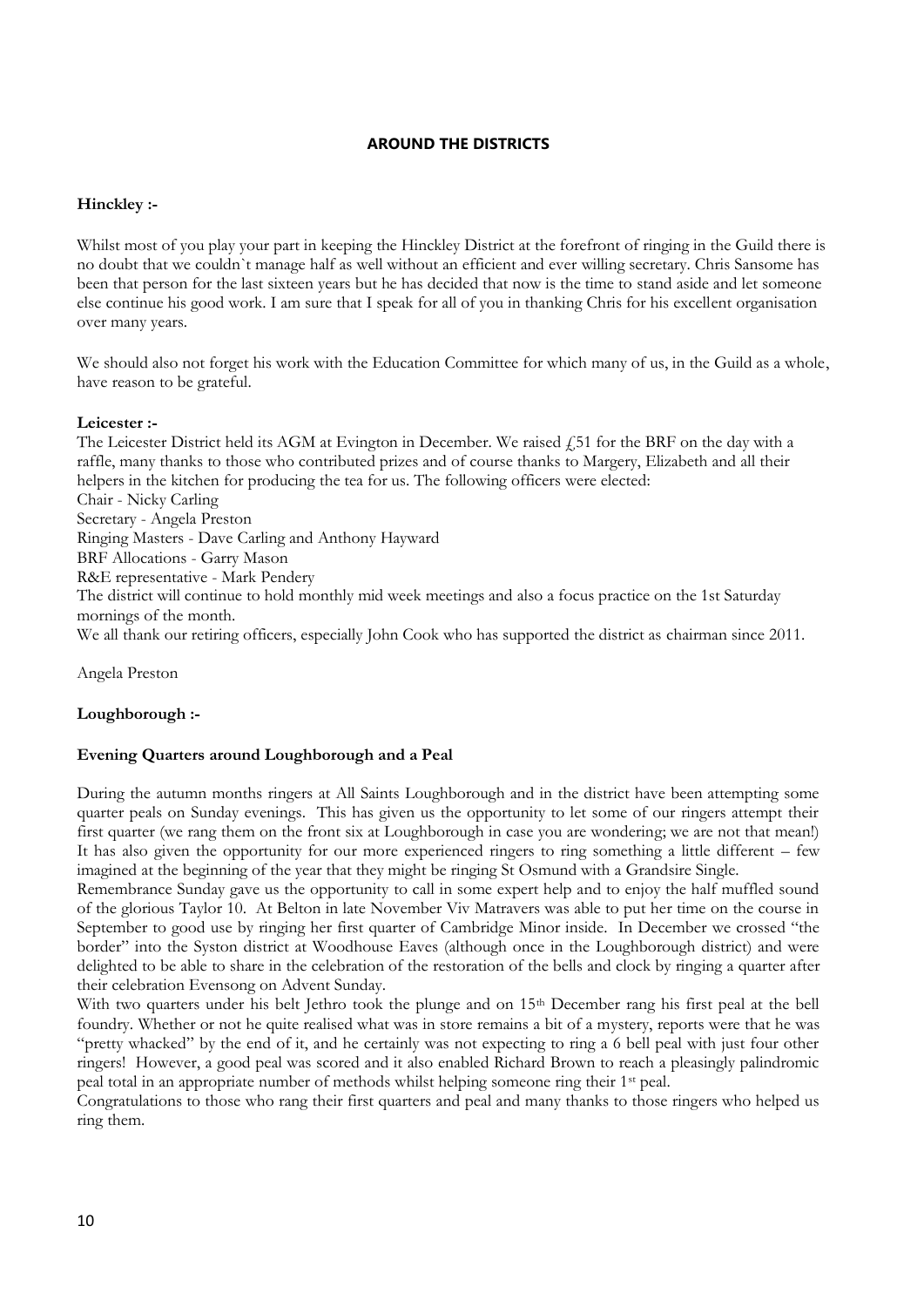#### **Loughborough, All Saints** Sunday, 20 September 2015 **1260 Doubles (4m)**

1 Charles Bishop 2 Ian Maynard Smith 3 Izabelle Bimson 4 David Clarke 5 Richard Bimson (C) 6 Phillippa Taylor

Rung for Sung Eucharist. 1st QP at 1st attempt: 6.

#### **Loughborough, All Saints** Sunday, 8 November **1259 Grandsire Caters**

1 Brenda Parr 2 Richard Bimson 3 Mary Hale 4 Izabelle Bimson 5 Richard Brown 6 Stuart Hale 7 David Clarke 8 Michael Davidson 9 Philip Graves (C) 10 Nicholas Parr

Rung half muffled on Remembrance Sunday prior to the In Memoriam service.

#### **Woodhouse Eaves, St Paul** Sunday, 6 December 2015 **1260 Grandsire Doubles**

1 Charles Bishop 2 Richard Brown 3 Viv Matravers 4 Izabelle Bimson 5 Richard Bimson (C) 6 Jethro Woolley

Rung following Evensong to celebrate the restoration of the bells and clock.

#### **Market Harborough :-**

#### **Loughborough, All Saints** Sunday, 18 October 2015 **1260 Doubles (6m/15v/1p)**

1 Charles Bishop 2 Richard Brown 3 Richard Bimson (C) 4 Izabelle Bimson 5 Dave Clarke 6 Jethro Woolley

Rung for Solemn Mass for St Luke's Day. 1st QP at 1st attempt: 6.

#### **Belton, St John the Baptist** Sunday, 22 November 2015 **1272 Cambridge Surprise Minor**

1 Charles Bishop 2 Val Baxter 3 Viv Matravers 4 Izabelle Bimson 5 Richard Bimson (C) 6 Richard Brown

Rung before Evensong on the Feast of Christ the King. 1st in m: 3.

**Leicester Diocesan Guild Loughborough, Bell Foundry Tower** Tuesday, 15 December 2015 in 2:22 (6–2–13) **5040 Doubles (11m)**

1–2 Graham R Hayward (C) 3 George A Dawson 4 Colin Lord 5 Richard C L Brown 6 Jethro G Woolley

First peal: 6 1111th peal: 5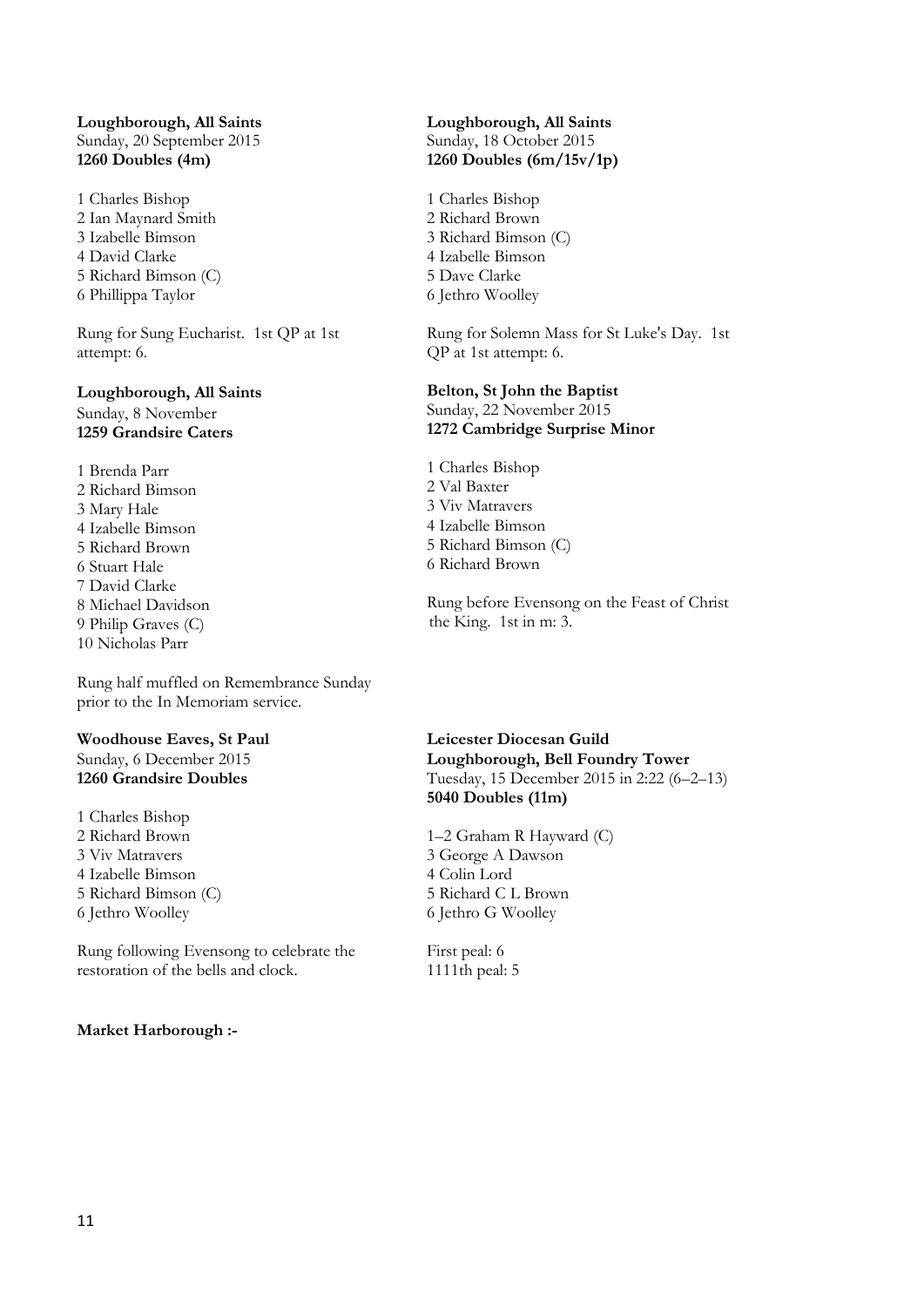#### **Melton :-**

Recent monthly meetings have been well attended, the new venues for 2016 have been agreed on and distributed, we hope that some of the meetings ( like Ab Kettleby as a 6 and Southwell Minister ) will attract some new ringers along to the meetings.

The AGM in November went well with the existing committee being re-elected for another year in office.

The work on Ab Kettleby is progressing and all 6 bells are now in situe – the original 3 are ringable again and the final pieces of the work are in progress on the new3 bells so we hope that they will be a ringable 6 soon.

Four new members were proposed and voted in at the AGM so we are looking forward to getting them fully signed up in Janiuary.

Peter Brown

#### **Syston :-**

From January, Alex Skerritt and Paul Atkins will be leading the Syston District. Please use [alexskerritt@gmail.com](mailto:alexskerritt@gmail.com) to contact them. The district still requires a Secretary and this post could be split to include a Secretary and a Treasurer as part of the committee if people come forward. A Calendar of District events will not be made until a survey takes place to see if enough people would like to take part in events, that may be ringing, social or a mix of both.

Thank you to those who have supported the District whilst I have been Secretary. Have a very Happy Christmas.

Amanda Adams

#### **QUENIBOROUGH HAND BELL RINGERS**

The Queniborough Hand Bell Ringers before their performance at the Leicestershire Fire and Rescue Service Annual Carol Service.

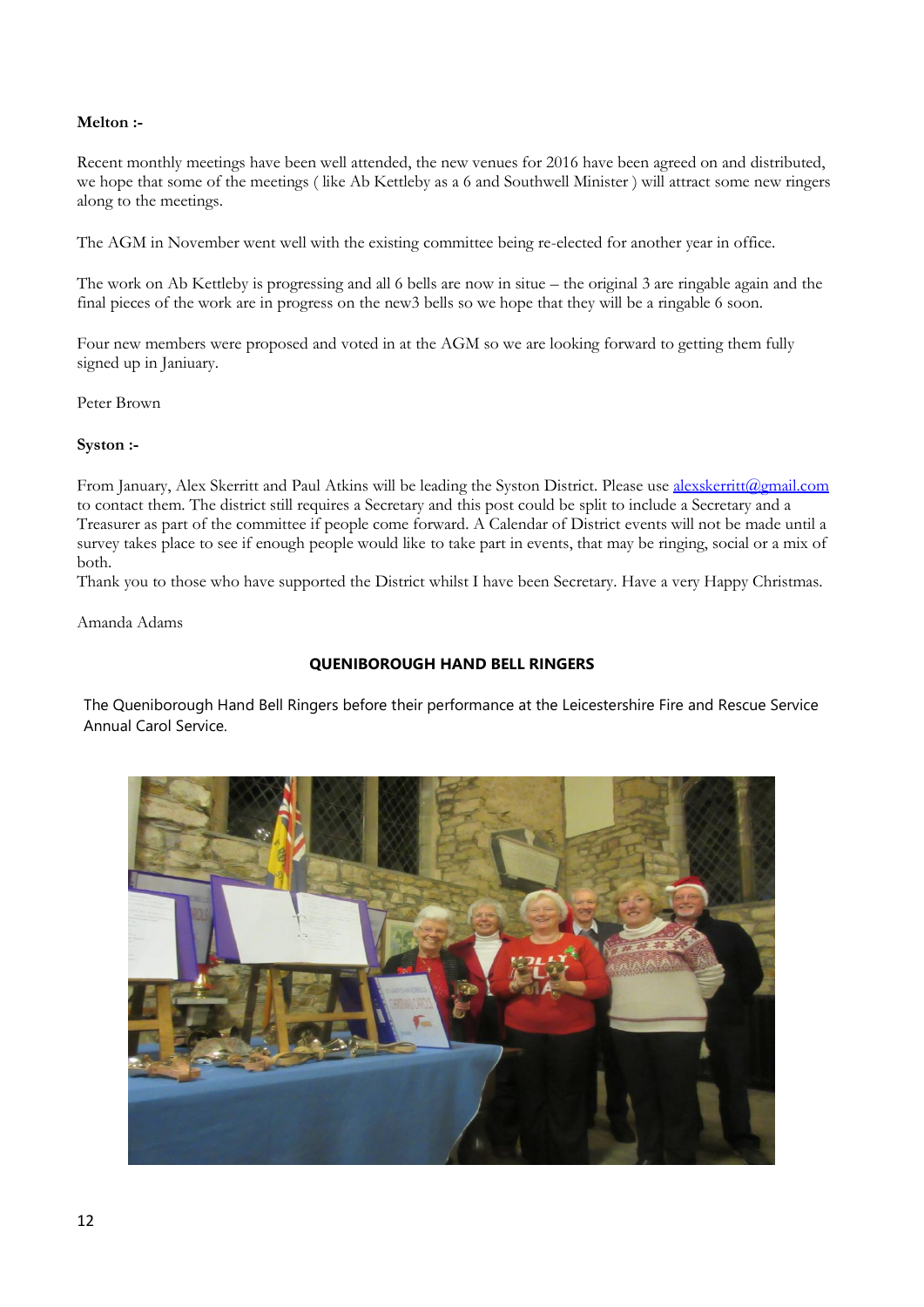#### **Progressing Ringers Schedule 2016**

| Date      | Location          | Confirmed  |
|-----------|-------------------|------------|
| 23-Jan-16 | Earl Shilton      | <b>YES</b> |
| 27-Feb-16 | <b>Birstall</b>   | <b>YES</b> |
| 26-Mar-16 | Hathern           | <b>YES</b> |
| 23-Apr-16 | Anstey            | <b>YES</b> |
| 28-May-16 | Ratby             | <b>TBC</b> |
| 25-Jun-16 | Kibworth          | <b>YES</b> |
| 23-Jul-16 | Earl Shilton      | <b>TBC</b> |
| 27-Aug-16 | Ashby Folville    | <b>YES</b> |
| 24-Sep-16 | <b>NO MEETING</b> |            |
| 22-Oct-16 | Aylestone         | TBC        |
| 26-Nov-16 | <b>Birstall</b>   | YES        |
| 28-Dec-16 | Hathern           | <b>YES</b> |
| 28-Jan-17 | Anstey            | <b>YES</b> |
| 25-Feb-17 | Ratby             | <b>TBC</b> |
| 25-Mar-17 | Earl Shilton      | TBC        |
| 22-Apr-17 | Ashby Folville    | TBC        |

#### **Mark Pendery**

#### **RISING RINGERS**

Since the last Newsletter two meetings have taken place Saturday 26<sup>th</sup> September and 28<sup>th</sup> November at Sapcote. A wide variety of methods were rung including Plain Bob, Cambridge Surprise Minor and Plain Hunt 9.

I would like to thank the helpers who give up time to help out throughout the year, without them it would not be possible to continue this group.

I would like to continue the bi-monthly meetings during 2016, the dates are as follows. Please attend if you can.

rd January 2016  $26<sup>th</sup>$  March 2016 th May 2016 rd July 2016 th September 2016 th November 2016

I am hoping to have all the meetings at Sapcote but need to confirm this.

Merry Christmas and Happy New Year to everyone involved.

#### **Mark Pendery**

#### **ASSOCIATION OF RINGING TEACHERS CONFERENCE 2016.**

An event open to all ringers, organised by ART, at the Bell Foundry, Loughborough between Friday  $11<sup>th</sup>$ and Sunday 13<sup>th</sup> March.

Booking and full information at www.ringingteachers.co.uk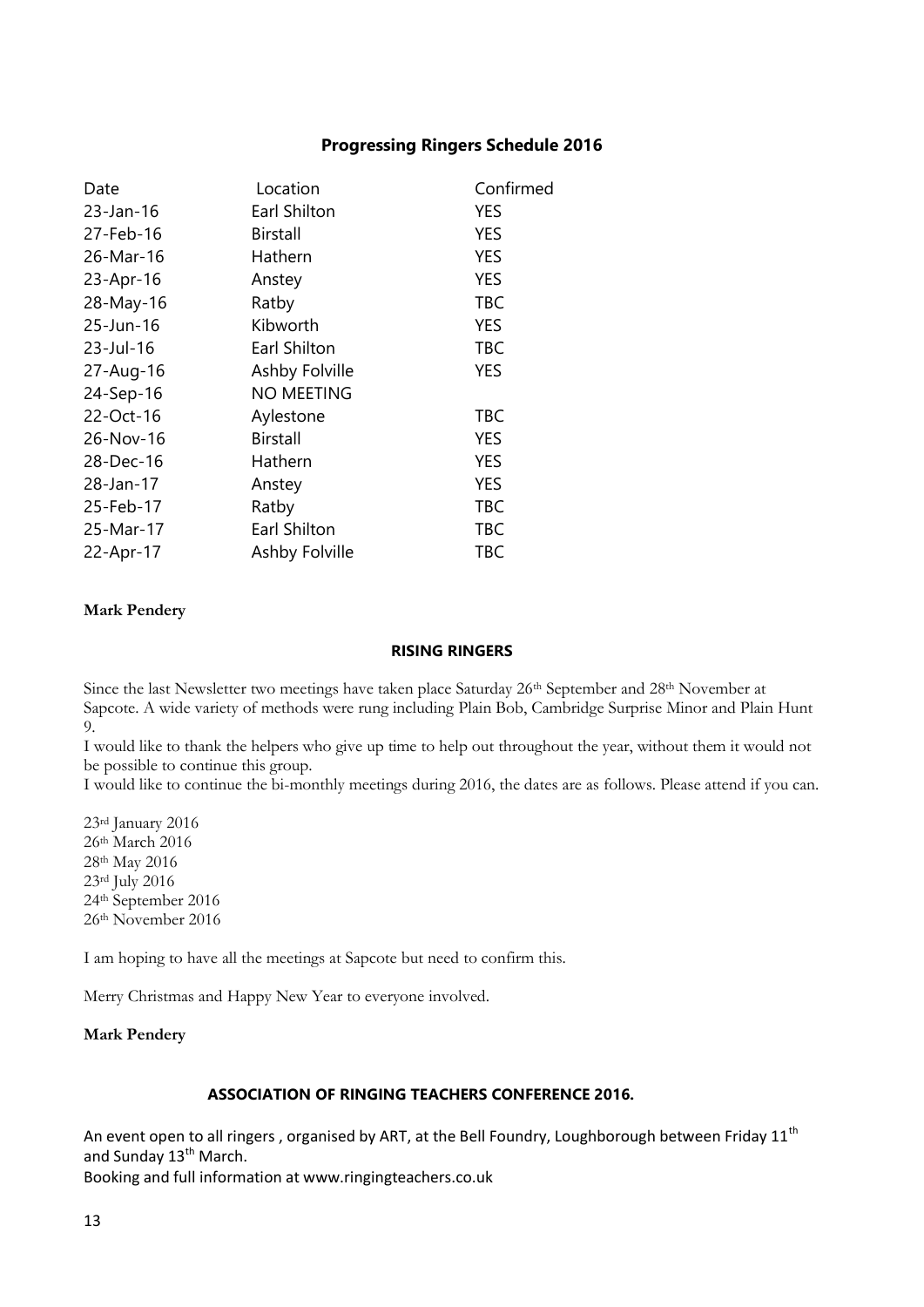#### **OUR NEIGHBOURS – THE SOCIETY OF FRAMLAND RINGERS**

The Society of Framland Ringers, otherwise known as the Framlands, has been in existence since 1875. The Society was founded at Waltham on the Wolds on 29<sup>th</sup> November 1875 covering the Framland Deanery around Melton Mowbray.

The members of the Society generally meet on the first Saturday of each month and try to maintain Sunday service ringing at all towers, five bells and above, within their area.

They enjoy an active social life and anyone attending any of their meetings or functions is assured a friendly welcome and a few familiar faces.

At their AGM on 2<sup>nd</sup> May 2015 the Society held a ballot to elect a new President to succeed Maurice Halifax who had held the position for thirty years. The members elected Andrew Shipman who will be known to most of us in the Leicester DG. Andrew was taught to ring at Croxton Kerriel by John Ward forty two years ago and he has remained a loyal member of that band ever since, in addition to his support for the Melton District and Leicester DG and his service on several District and Guild Committees. Meanwhile Maurice has been elected Vice President of the Framlands.

We are sure that you will join us in wishing the Framlands continued success as they approach their 150<sup>th</sup> anniversary.



Retiring President Maurice H hands over to Andrew S at the 2015 AGM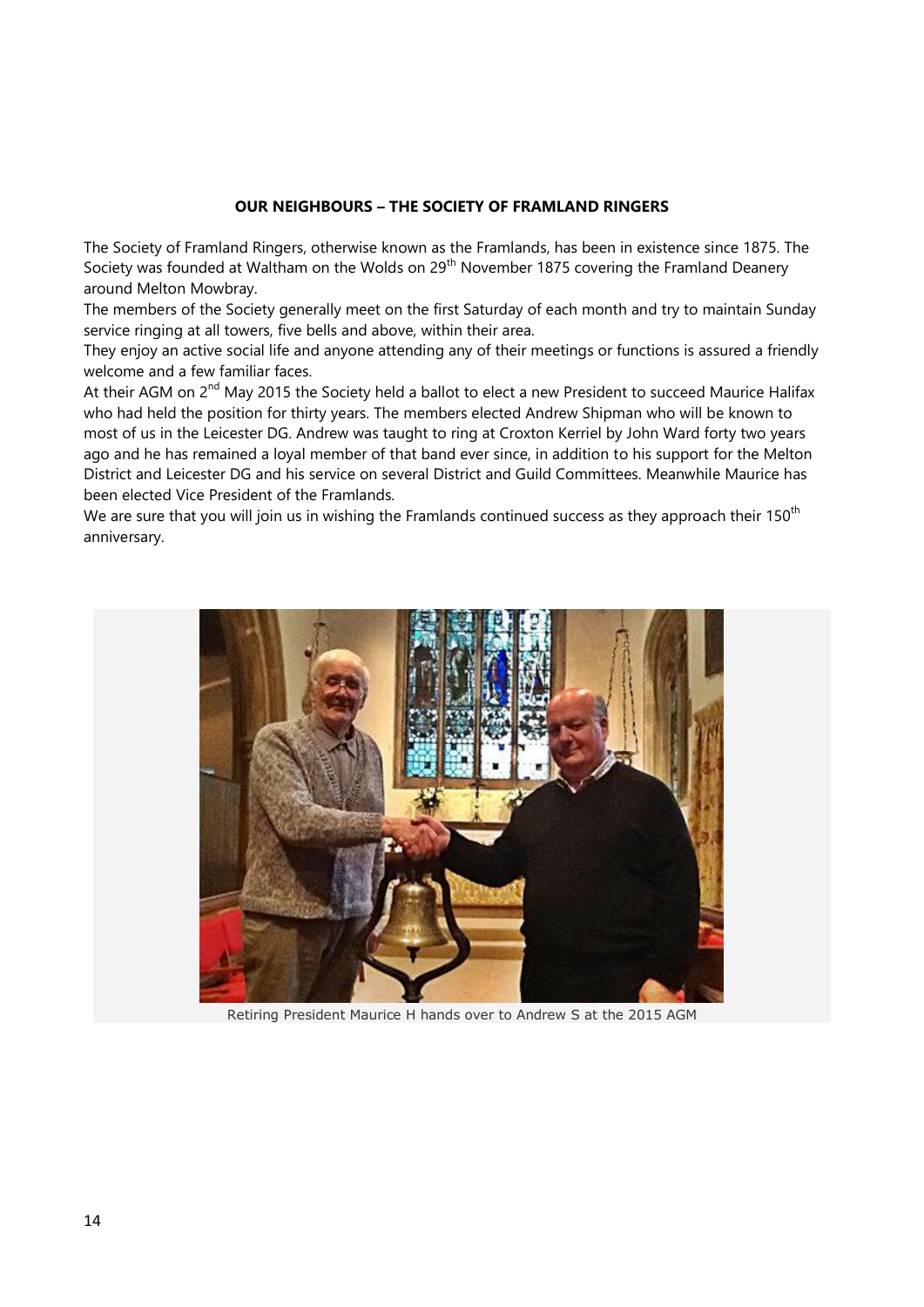# LDG HARBOROUGH DISTRICT SOCIAL 16<sup>TH</sup> January 2016

## BRING AND SHARE STARTERS & SWEETS EVENING WITH A QUIZ

**80.08** 

6:00pm Ringing at Kibworth (8) 7:00pm Social in the church hall



.(behind the church)

8:00pm Quiz

Please bring a starter and a sweet to share